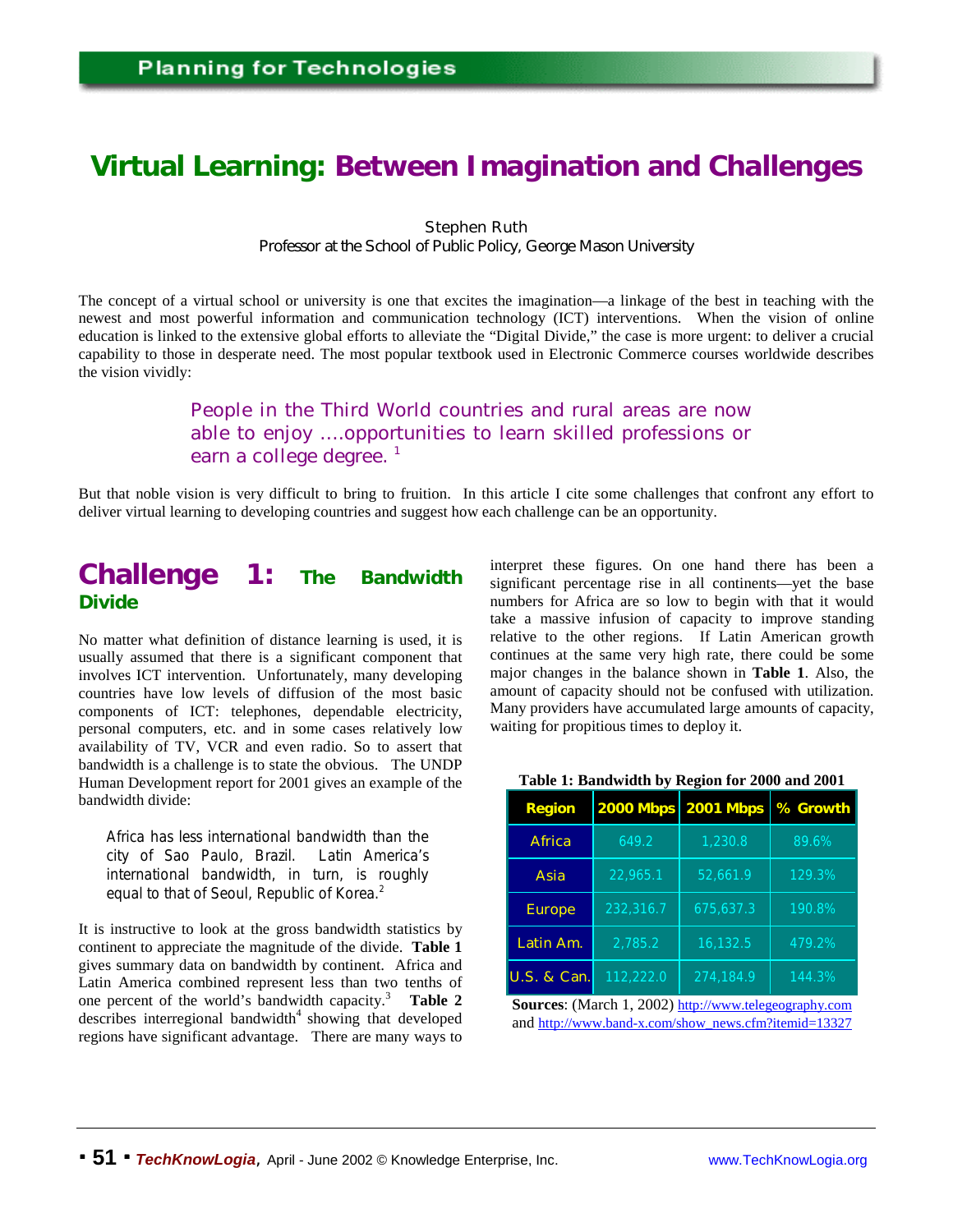| Country                   | Country                | <b>Bandwidth (Mbps)</b> | %     |
|---------------------------|------------------------|-------------------------|-------|
| <b>Asia &amp; Pacific</b> | <b>Europe</b>          | 1172.4                  | 0.53  |
| L. America & Caribbean    | <b>Europe</b>          | 68                      | 0.03  |
| <b>United States</b>      | <b>Europe</b>          | 162,250.1               | 73.53 |
| <b>Africa</b>             | <b>Europe</b>          | 444.8                   | 0.20  |
| <b>United States</b>      | Africa                 | 766.6                   | 0.34  |
| <b>United States</b>      | L. America & Caribbean | 14,139.9                | 6.40  |
| <b>United States</b>      | Asia & Pacific         | 41,820.1                | 18.95 |
|                           |                        | 220,661.9               | 100   |

#### **Table 2: Interregional Internet Bandwidth 2001**

**Source:** Packet Geography 2002. (March 2, 2002)

http://www.telegeography.com/pubs/books/pg/interregional\_figure.html.

#### *Does low national bandwidth mean low probability of success in deploying virtual learning?*

The implication of the bandwidth divide is not that virtual learning is impossible in poor countries. It is often feasible to use simpler, equally effective approaches that do not depend as much on bandwidth. China's trajectory in leveraging ICT over the 1980's and '90's has been exemplary. The national strategy was to begin by emphasizing the simplest, most reliable form of distance learning: correspondence courses. Gradually, they implemented approaches that made increasing use of radio, then TV, then VCR, then combinations of TV/VCR and CDROM, and during the past five years, extensive application of web-based distance learning, with particular emphasis on programs in business and engineering. By migrating from low to higher bandwidth approaches and leveraging technologies only when they were appropriate, China has become a very successful user of virtual learning technologies. This lesson can be useful for any developing nation, and is equally applicable in more technologically sophisticated countries.

### **Challenge 2: Understanding the Trajectory of Technology Diffusion**

Each country or region follows a different path in the development and spread of technology. For one nation technology diffusion takes place at a pace determined by education or health policy. For another, there may be a direct relationship between openness of government and the spread of technology. Whatever the trajectory of technology use, it is vital to have a way to estimate speed, direction and desired destination.

Everett Rogers' studies of technology diffusion have a direct application to the examination of Internet use. He describes the time-phased movement of adoption and adaptation in terms of an "S-curve," which describes a slow initial rise over time, followed by a more rapid acceleration and finally a slowing toward steady state.<sup>5</sup> **Figure 1** shows S curves for adoption of six technologies in the US, beginning with telephone, followed by radio, television, cable television, VCR, Personal Computers and Internet.

Figure 1: Twentieth Century American Technology



Worldwide Internet, Cambridge University Press, 2002, p.33.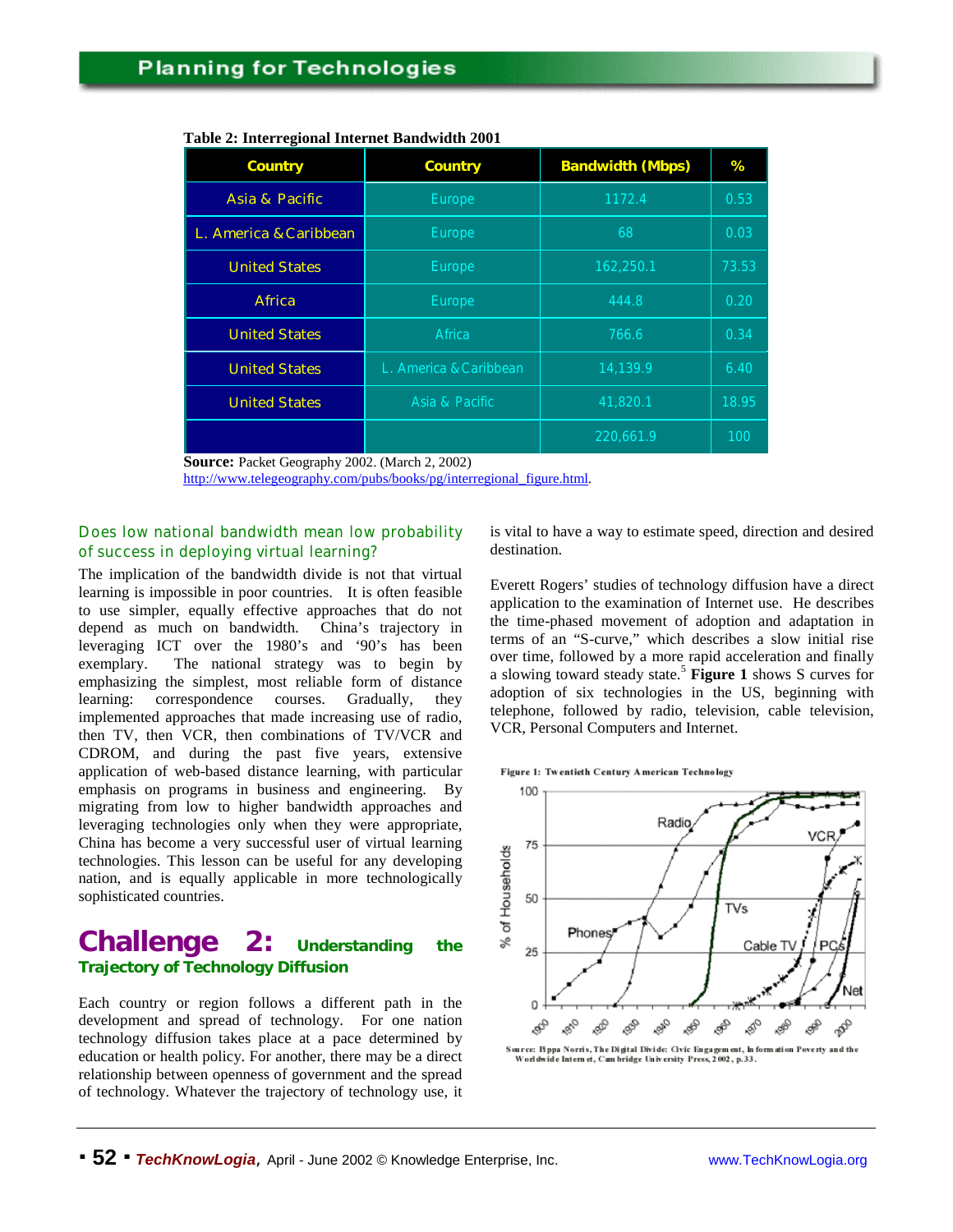Each of the S curves has its own special characteristics. Telephone rises slowly. Radio, TV, VCR and Internet rise very steeply. TV seems to have risen fastest, and, like phones and radio, has achieved almost 100% diffusion. (Internet is unlikely to achieve this 100% saturation as rapidly since about half the remaining non-users in the US have declared themselves uninterested in joining the Internet.)

The US example, which is roughly similar to what is experienced in the other wealthy nations of the world, fits into the "normalization" model of diffusion, shown in figure 2. Normalization refers to the idea that eventually all countries with a high level of development will rise to rough parity in technology with one another. These nations, regardless of when they begin to deploy the technology, can expect that eventually they will have roughly equal deployment percentages—to be normalized with one another. In practical terms, most of Western Western Europe, Japan, Australia, Canada and some of the "tiger economies" in the Pacific will match **Figure 1** for America in a few years. In fact, several of these nations have comparable or higher percentages in these categories already. A small group of about twenty "developed" nations, representing roughly about one fourth of the world's population, can expect this normalization process to predict diffusion of ICT and other technologies in the foreseeable future.

#### Figure 2: Cumulative S Curve of Technological Diffusion



Source: Pippa Norris, The Digital Divide: Civic Engagement, Information Poverty and the Worldwide Internet, Cambridge University Press, 2002, p. 33.

#### *Stratification: The Inevitable Fate of a Poor Country's Diffusion Process?*

But what model predicts the poorer nations' trajectories in ICT diffusion? The most appropriate from my perspective is Rogers' stratification model. **Figure 2** shows stratification and depicts three poorer nations that embark on ICT deployment at different times. Two significant differences between the normalization and stratification models are

apparent. First, few of the countries, even early deployers of technology, achieve the high percentages of use reached by the wealthier group. Second, there is considerable unevenness in the diffusion levels reached. While normalization assumes a uniform (and high) percentage of technology use, stratification is characterized by wide swings at generally low levels, even after many years. If one accepts the determinism inherent in Rogers' approach, it can easily lead to accepting the inevitability of poor nations having long term deficits of ICT-- continuing digital divides.

The comparison between stratification and normalization is helpful in examining the potential for the success of virtual universities in developing nations. As in the bandwidth divide challenge described above, the stratification model of virtual learning deployment should not lead to pessimism or frustration in a developing nation. The assumption that technology levels will not rise steeply does not mean that technology cannot be leveraged to great advantage—quite the opposite. Admitting *a priori* that technology levels will grow slowly can lead to much more discriminating and careful selections among competing ICT approaches. For example, assume that a country will have \$USD 20 million to invest in distance learning. Among the options are:

- Major investments in infrastructure, like African Virtual University (see article by Wolff in this issue of *TechKnowLogia*);
- Establishment of learning centers with good equipment and bandwidth, as in Vietnam;
- Prioritizing disciplines like business and engineering and offering higher levels of support in these areas, as described above in China.

The stratification model can be a sentinel or monitor for ICT policy in a developing nation - a reminder that decisions must be made among competing approaches and that efficiencies can lead to results that are more valuable than those for nations that try to do too many different things with ICT learning resources.

# **Challenge 3: Striking a Balance between High Tech and High Touch**

The concept of a virtual learning environment often conjures up the image of a person sitting comfortably at home or in the office and achieving an educational experience that is similar to, or even superior to, being in a classroom. Evaluating the success of such an experience has become the subject of a vast literature with as many optimists as pessimists. The optimists use course evaluation comparisons of students trained in traditional classroom environments and those at distance and claim that there is no significant difference between the treatments. So frequent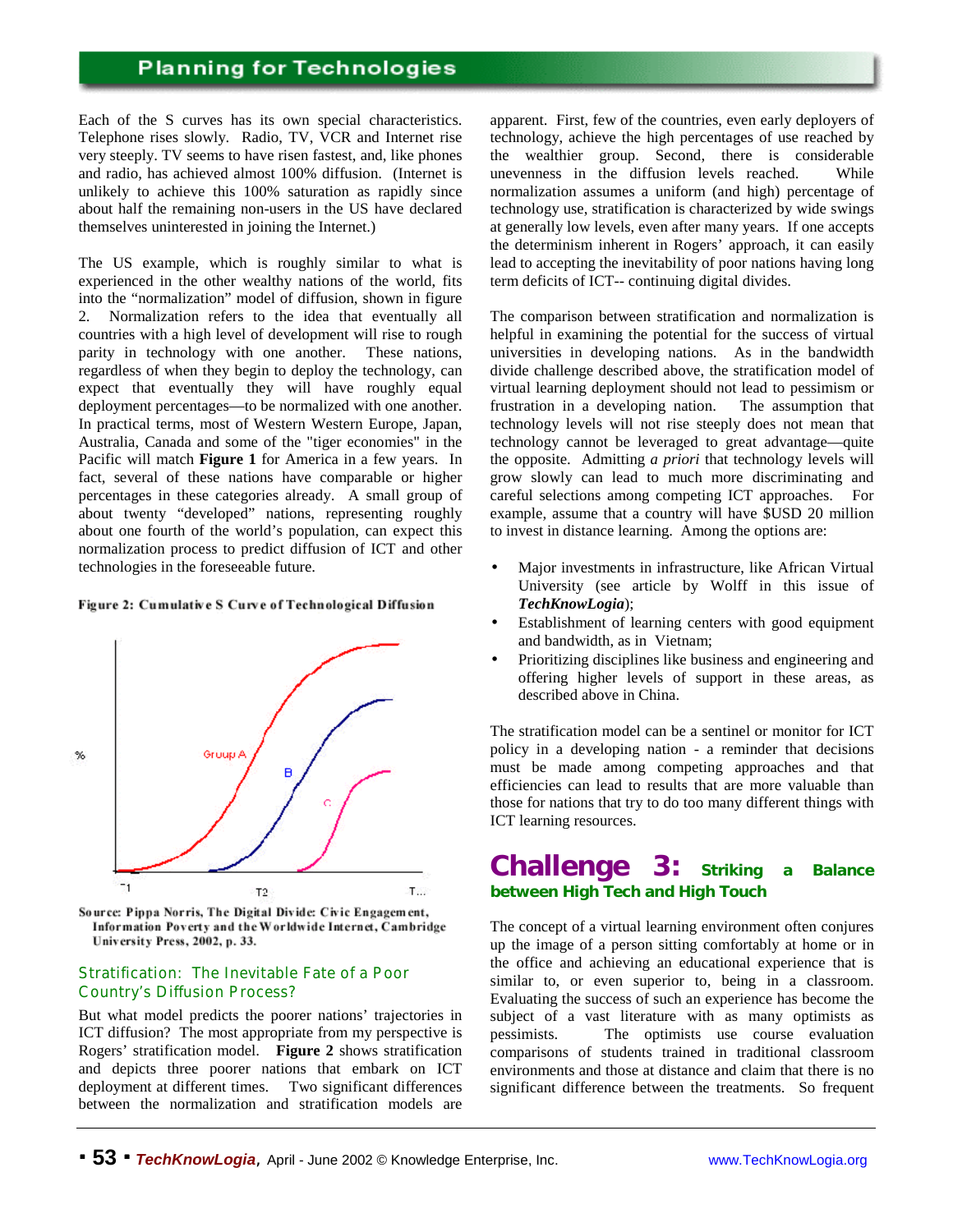are these claims for parity that the term "No Significant Difference Phenomenon" (NSDP) has been devised and a web site has been tracking new NSDP claims for several years.<sup>6</sup> The pessimists respond that there is no sound statistical evidence to make any claims—positive or negative. They argue that the self selection of student groups, lack of randomizing of the populations and other statistical problems render the results hopelessly flawed.<sup>7</sup> One significant experiment in the United States examined twenty-five different courses and allowed the same professor to teach the online and traditional versions of each, reducing some of the potential statistical comparison error. This study also found no significant difference but showed that nearly half of the students undergoing the distance experience were not very positive about taking another course online.<sup>8</sup>

The differences between the optimists and the pessimists on assessment of distance learning have important ramifications in evaluating the effectiveness of virtual approaches in developing nations. Many of the multilateral organizations (World Bank, UNDP, etc.) that sponsor distance learning seem to lean toward the optimists in their approach to implementing programs of distance learning. There is a general sense that this approach must be better than traditional classroom learning, since the content, learning approaches and educational tools are far superior to what is currently employed. There is an implicit acceptance of the idea that a technology-mediated solution is part of a nations' destiny - so why not get on with it?

#### *Changing the evaluation paradigm—a middle ground for tech and touch*

I think that the evaluation question needs to be approached in a different way. Most of the comparisons are between traditional classroom teaching where the teacher is face-toface with the student —"high touch/no tech"—and the diametrically opposite case where the teacher is either far away on the Internet or embedded in the courseware—"no touch/high tech." It is possible to consider many options that are in the middle ground between high and low tech and high and low touch. A recent study compared hundreds of programs around the world and found that most of them easily fitted into one of nine types –three levels of tech and three of touch.<sup>9</sup> For example, Stanford University's on line Electrical Engineering master's degree (http://scpd.stanford.edu/scpd/programs/mastersHCP/msee.ht m) is the embodiment of **high tech/high touch**, with high bandwidth, high quality student services and content (and very high cost). Graduate School of Management, Indira Gandhi National Open University (http://www.ignou.com/info.htm), and Korean National Open University (http://www.knou.ac.kr/) are **low tech/moderate touch** programs, offering adequate content and relatively high levels of student interaction on Internet.

**Low tech/low touch** examples are correspondence centers at Australian Correspondence Schools (http://www.acs.edu.au/21century/) and the University of Nairobi (http://www.uonbi.ac.ke/). When programs of distance learning are classified in this way it becomes easier to appreciate the "low band width" approaches that are legitimate options to traditional teaching. And these simpler, more focused approaches can often have very high utility in a poorer region, since they do not force a technology into inappropriate surroundings, but instead encourage solutions that are fitted to the region's culture and traditions.

### **Challenge 4: More Realistic Accounting for the Total Cost and Yield of Virtual Learning**

Perhaps the most difficult problem in considering the use of Virtual Learning is determining the true cost for donors and providers and true yield to customers/clients. In an article in this journal last year, my colleague and I suggested that both cost and yield were relatively easy to measure, if one is willing to accept the results of the measurement.<sup>10</sup> The yield can be presented in very practical terms, like number of graduates, number of those finding jobs after training, improvements in attitudes and behaviors, salary levels before and after learning, etc. One metric not mentioned on my yield criteria is the students' perception of the course's value or the satisfaction with the instruction. It is a well-accepted principle of course evaluation that initial course satisfaction predicts little. What really matters is changes in attitudes, changes in behaviors and ultimately changes in the value of the trained person to the organization. This Kirkpatrick approach<sup>11</sup> has been widely used in US businesses and is now being employed by World Bank and other multinational organizations. Its premise is simple—learning is supposed to change a person; so to find out if learning is successful, the change must be measured.

Cost of virtual learning is also relatively easy to compute, but true and accurate measurement demands a very disciplined adherence to principles of accounting, including microcosting and activity-based costing principles. Sponsored by the Andrew W. Mellon Foundation, Dr. John Milam of the University of Virginia has developed a cost model for US universities that literally counts every penny associated with both distance and traditional approaches.<sup>12</sup> When all the costs are taken into consideration, virtual learning is invariably more expensive than traditional approaches. The result is not surprising. During the past twelve months there have been many articles in the Chronicle of Higher Education, Wall Street Journal and other publications describing the decisions of universities like Columbia, Princeton and Duke, among many others, to cut back on some distance learning activities because they were not financially viable. Two systems that *are* viable are Britain's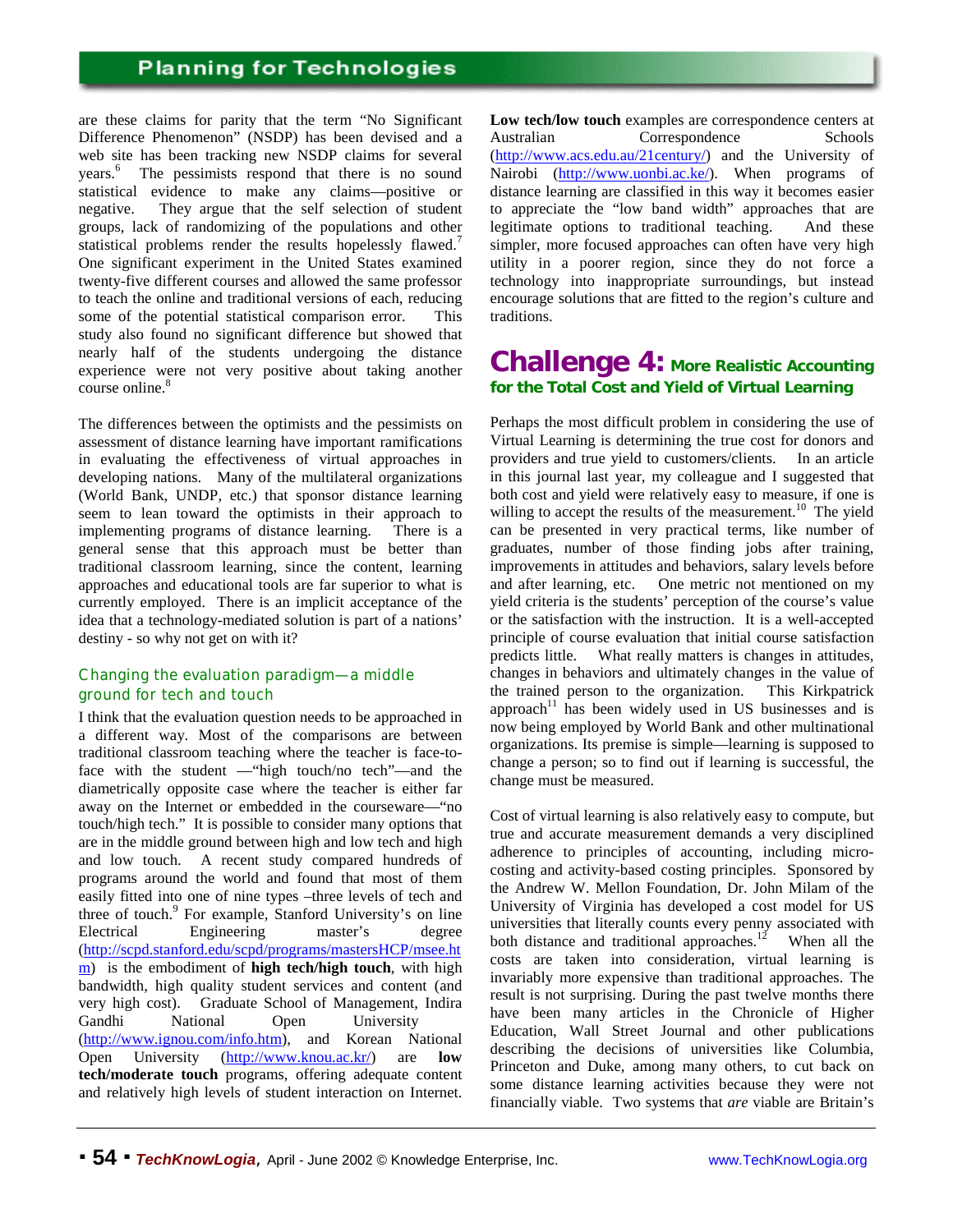Open University and the US's University of Phoenix, both highly successful financially and academically.

#### *Counting all the costs leads to a different paradigm for deployment*

If we can count all the costs properly and measure the yield with reasonable precision, how does it change the way we look at distance learning? First, it forces a comparison of cost and yield for various alternative delivery methods. I believe such a comparison of costs and yields might result in

some data points that look like **Table 3**. The rough estimates of cost and yield are based on my examination of the open literature, and are open to reinterpretation and review. Yet the basic idea is that the decision process must offer options of this type. What decision-maker would have difficulty choosing between approaches that are high in cost and low in yield and others that are high in yield and lower in cost? Public policy decisions can be framed in this way for virtual learning as they are for other types of strategic planning.

#### **Table 3: Examples of Cost/Yield Comparisons for Different Distance Learning Approaches**

| <b>Method</b>                                                 | <b>Example</b>                                                                                          | <b>Unit Cost</b> | Unit<br>Yield |
|---------------------------------------------------------------|---------------------------------------------------------------------------------------------------------|------------------|---------------|
| <b>Correspondence courses</b>                                 | University of Nairobi http://www.uonbi.ac.ke/                                                           | Low              | Moderate      |
| Highly developed, globally deployed DL<br><b>universities</b> | Open University; http://www.open.ac.uk/<br>University of Phoenix<br>http://online.uophx.edu/Default.asp | <b>Moderate</b>  | Very high     |
| <b>Traditional Teaching</b>                                   | Standard classroom approach                                                                             | <b>Moderate</b>  | Moderate      |
| Moderate tech/moderate touch                                  | Tennessee Board of Regents program (US)                                                                 | Moderate         | High          |
| <b>Continent-specific</b>                                     | African Virtual University; http://www.avu.org                                                          | High             | Low           |

### **Summary: Needed - A Willingness to Be Open to a More Realistic Paradigm**

I have cited four challenges that are daunting in terms of public policy options that must be considered in the context of virtual learning. Each can be a cause for frustration and despair, but the recommended perspective is positive and goal-oriented. Each of the four challenges can become a basis for strategic focus, belt-tightening and significant improvement. Bandwidth deficiency will be a serious problem in most developing nations for a decade or more but that does not mean that virtual learning must languish. If governments are able to examine the cost and yield of various technology investments in more practical terms, the results can be very successful, even near term. For example, the World Bank's Enlances  $program^{13}$  in Chile, a high tech/moderate touch approach, resulted in yield measurements that were exceptional. In this case, a bandwidth deficiency was alleviated in a region for a specific purpose and application—rural school children.

The advantage of the tech/touch analysis is that it forces decisions that are centered on users, not donors. For example, in Kampala, Uganda, at Makerere University, is it better to insist that Distance Learning be completely Internet –based, or instead use occasional Internet and high levels of VCRs, CD-ROMs and even correspondence courses as the modality of choice. The latter would be low in cost and high in yield—an ideal combination if the government and donor policies were so aligned.

Meeting these four challenges frontally can lead to much wiser allocation of scarce funds for virtual learning in developing nations. A much more focused decision process is necessary, one than recognizes that the glamour of very sophisticated distance learning interventions is fleeting, even in the most highly endowed universities. If Columbia, Princeton and Duke have become more circumspect about the economics of virtual learning, it behooves donors and developing nations to be on guard against programs that emphasize short term goals and relatively gentle measurement standards. It is difficult to subordinate ICT structure (short-term infusions of learning software, hardware and programmatic assistance) to long term strategic vision. This long term view will often give surprisingly successful cost vs. yield opportunities that can begin to be experienced early in the cycle, and continue long term success, like a gift that keeps on giving.